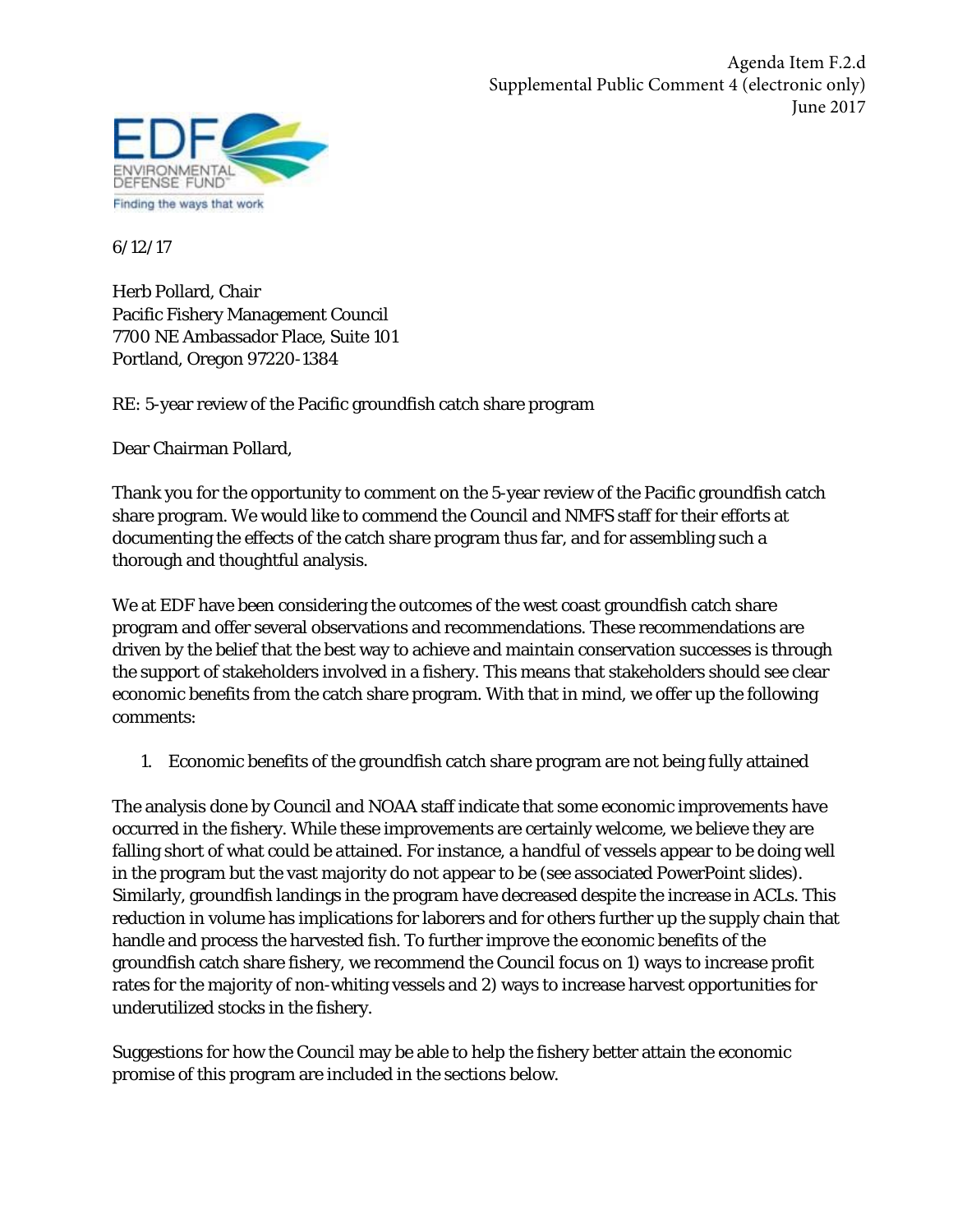2. A market-based management system works well under certain circumstances

Well-functioning markets tend to steer assets toward the place of highest return and spur behavior and innovation in ways that stimulate further improvements. Establishing a marketbased IFQ program for the groundfish trawl fishery was expected to result in greater economic efficiency (and larger profits) for the majority of those in the industry. To some degree this has occurred, however the system does not appear to be operating as well as it could be. We believe that the benefits of the program are not being fully realized and are not being realized by as many participants and stakeholders as could otherwise be the case. The middle and lower thirds of the fishery have experienced declining profit rates over time while the top third vessels have experienced increasing profit rates since IFQ implementation.

There are several methods that would help this market-based system to function in a more effective manner, some of which are listed below.

a. Markets work well in simple systems

Markets tend to be forward looking and to value assets based on an expectation of profit generated by those assets. In order to be forward looking and to price assets appropriately, the market system must be simple in the sense that everyone understands the system and there are few complexities which stand in the way of appropriately pricing and using those assets. In the case of a catch share fishery, adequately pricing quota is important because it sends a signal that influences behavior. If the price signal is wrong, the incentive is wrong. Furthermore, markets that do not work in simple systems may have trouble allocating resources effectively and efficiently, as is the case with the west coast groundfish catch share program. These complexities may stand in the way of transferring quota to the places where it is needed. Furthermore, complex systems not only make it difficult to engage in business planning but also inhibit coordination between the harvesters and processors thereby reducing the overall fishery economic performance.

We believe that many regulations that were initially well intended are not having a positive economic impact on the West Coast IFQ fishery system, and that doing away with them would allow the catch share program to function better. We suggest the Council consider ways to simplify the program, including:

- Removing the daily limit for overfished species
- Eliminating the requirement that QP be transferred to a vessel account
- Simplifying or doing away with the aggregate accumulation limit

b. Policies to help support competing in the generic whitefish market Aside from a few key species, the fish harvested in the west coast groundfish fishery can be considered a generic whitefish. This has implications for the ability to sell fish to the consumer due to the high number of product substitutes. Such substitutes include whitefish from other fisheries and similar products that may come from aquaculture. Because of the large number of product substitutes, one of the key factors that can enable sales of west coast groundfish to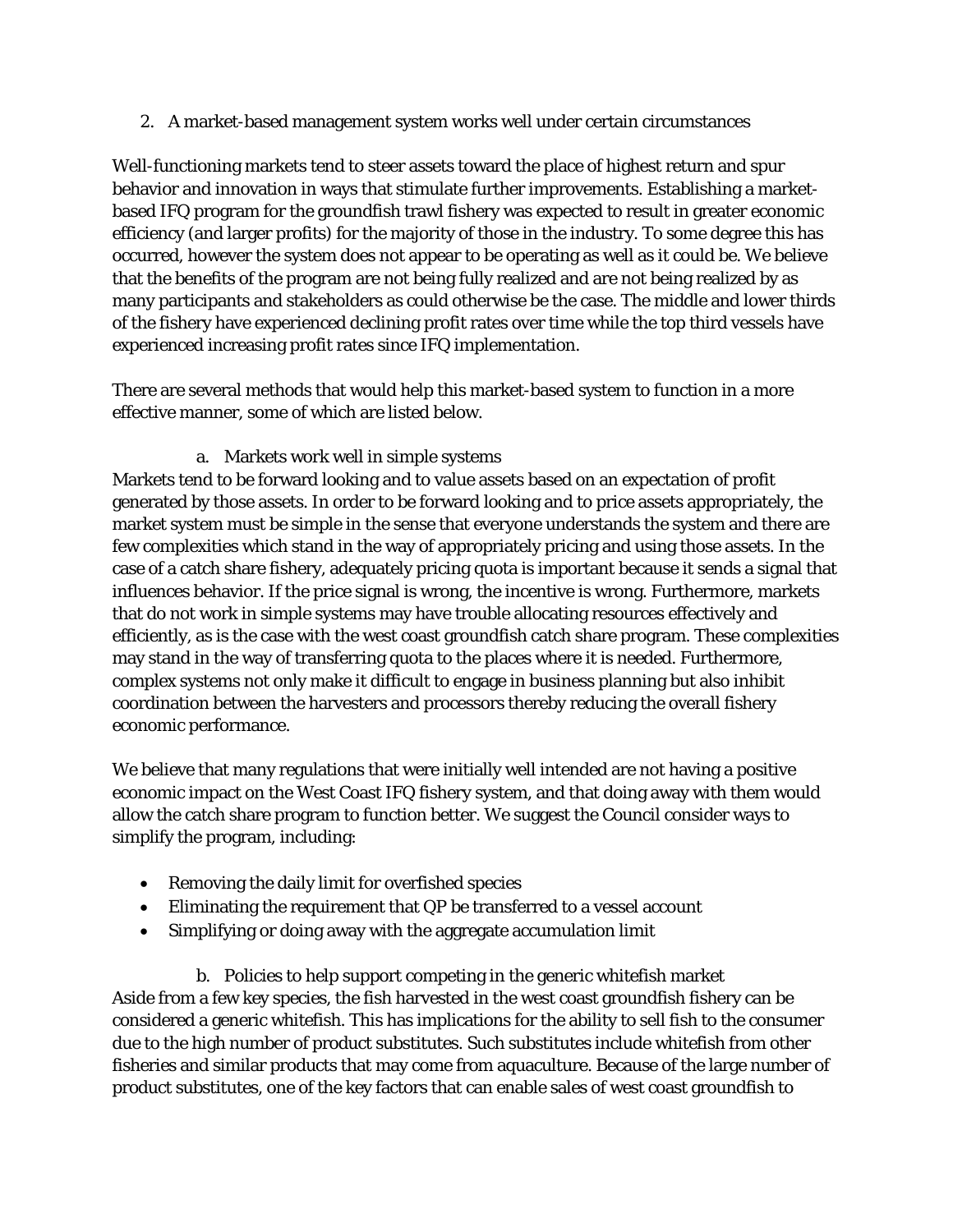consumers is the presence of product consistency and quality. The Council can adopt policies that help facilitate more consistent product flow into the supply chain.

A significant portion of west coast groundfish is unharvested. There are many reasons for low attainment including high participation costs in the fishery, numerous gear and area restrictions left over from the prior management system that reduce efficiency and flexibility, and lack of a coordinated strategy between harvesters and processors to build and maintain markets. In order to increase the potential for capitalizing on such opportunities, we recommend that the PFMC consider increasing accumulation limits for some underutilized species to allow for greater specialization by vessels in the fishery and ultimately, a potential significant increase in revenue (figure below). Ultimately, increasing landings from underutilized species and greater coordination with harvesters and processors could offset the declining total cost net revenue of non-whiting processors.



c. The quota market is not able to effectively deal with small allocations During the development of the trawl IFQ program, it was contemplated that small quotas for overfished species would lead to thin market conditions. It was also contemplated that the industry would likely engage in some risk avoidance behavior, which may result in hoarding of quota in some circumstances. It is fair to say that these behaviors are being witnessed for many overfished species, but in the case of yelloweye, it appears that the market-based IFQ system is simply unable to effectively deal with the very small amounts of quota available.

It appears that the result of including yelloweye in the trawl IFQ program is leading to a significant strain on the economic performance of the IFQ fishery without improving management and conservation measures. IFQ fishermen are giving up multiple target species opportunities due to the fear of encountering yelloweye, yet the benefit to conservation and management of yelloweye is very slight due to the small amount of yelloweye allocated to the sector. Prior to implementation of the IFQ program, the trawl sector harvested very small yelloweye volumes. See figures below.